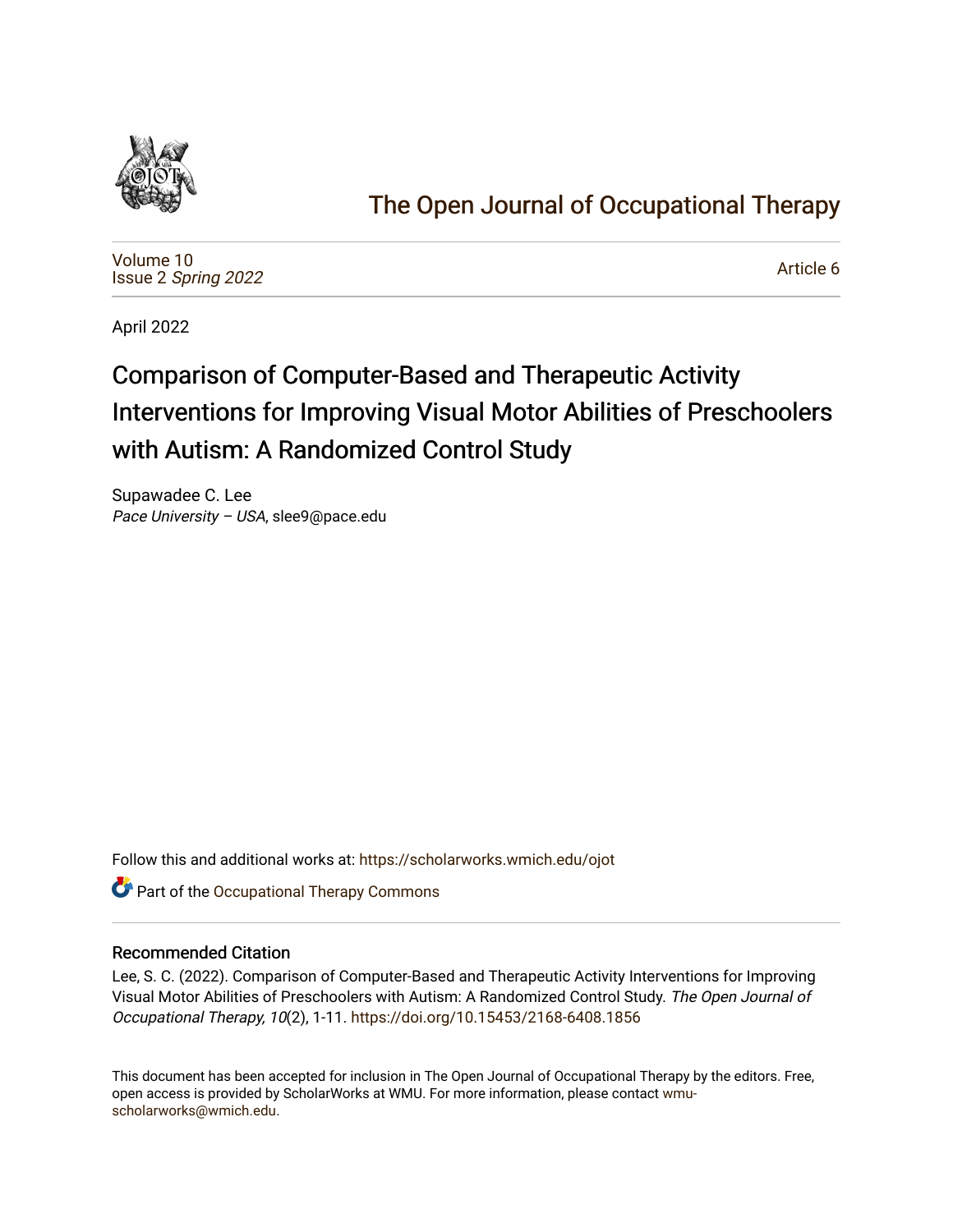# Comparison of Computer-Based and Therapeutic Activity Interventions for Improving Visual Motor Abilities of Preschoolers with Autism: A Randomized Control Study

# **Abstract**

Background: The purpose of this study was to evaluate the effectiveness of a computer-based and a traditional activity/practice-based intervention for improving the visual motor abilities of children with autism.

Methods: A group, pre-post, experimental design was used with randomization of subjects to four intervention conditions: a computer-based training, a therapeutic practice intervention, the combination of a computer-based training and therapeutic practice intervention, and a martial arts exercise. A sample of 34 preschool children with autism and visual motor integration deficits between 3 and 5 years of age were recruited. The Wide Range Assessment of Visual Motor Abilities was administered pre and postintervention to measure visual motor integration abilities and response to treatment. Group differences at posttesting were analyzed using a one-way analysis of variance, and paired t-tests were used to evaluate change in visual motor integration skills for each groupfollowing the intervention.

Results: The results showed a significant improvement in visual motor abilities in the therapeutic practice intervention group and the combination of computer-based training and therapeutic practice intervention group. The computer-based training and martial art groups did not yield significant results.

Conclusions: The results of this study can provide important information to therapists, teachers, and other related professionals as well as parents and consumers about the effectiveness of traditional therapeutic practice and the combined computer-based and traditional therapeutic practice treatments for preschoolers with autism. Future research on computer-based training in preschool children with autism is warranted.

# Keywords

technology, occupational therapy, visual perception, children, treatment strategies

# Cover Page Footnote

This study was funded by the Intramural Research Support Program. The author would like to thank Dale Coffin, EdD, OTR/L, CAPS; Stacy Gropack, PT, PhD, FASAHP; Mechelle Collins, MS, OTR/L; the therapists; and all of the participants and their families who took part in this study.

# Credentials Display

Supawadee Cindy Lee, PhD, MS, MA, OTR/L

Copyright transfer agreements are not obtained by The Open Journal of Occupational Therapy (OJOT). Reprint permission for this Applied Research should be obtained from the corresponding author(s). Click [here](https://scholarworks.wmich.edu/ojot/policies.html#rights) to view our open access statement regarding user rights and distribution of this Applied Research. DOI: 10.15453/2168-6408.1856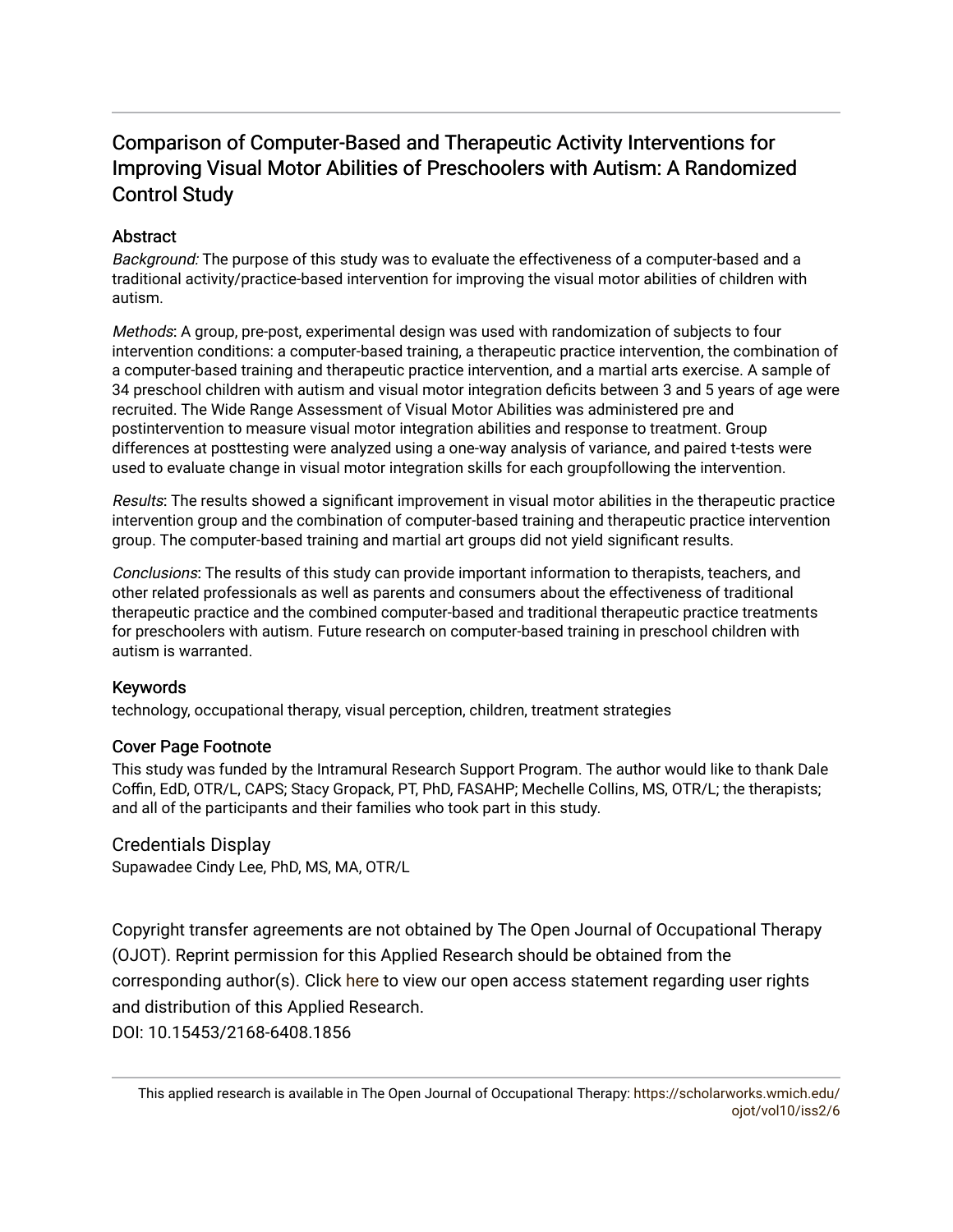One role of the occupational therapist in an educational setting is to use assistive/computer technology to support students' academic success. Many academic tasks in school rely on the integration of visual and motor skills, as opposed to visual or motor processing in isolation (Ratzon et al., 2009). Children with autism spectrum disorder (ASD) may have difficulties performing tasks in school. Intervention strategies may focus on visual motor abilities, which are important skills for play; reading; writing; as well as performing daily activities, such as dressing and eating.

Visual motor integration refers to the coordination of visual perception and body movements (Beery, 2004; Ercan et al., 2011; Idoni et al., 2014). Visual perception consists of both reception and cognition of visual stimuli (O'Brien & Kuhaneck, 2020). It is defined as "visual information processing, such as visual-analysis, visual-spatial, visual-motor integration, and auditory-visual integration" (Idoni et al., 2014, p. 170). Visual motor integration deficits occur when there is the disintegration of visual, cognitive, and motor processes (Dankert et al., 2003; Schneck, 2010; Todd, 1999). A visual motor dysfunction can result in functional problems such as difficulties with academic skills, participating in school activities, reading, writing, eating, and locating objects in the environment (Ercan et al., 2011; Schneck, 2010).

# **Literature Review**

Autism is a complex developmental disorder and the fastest growing developmental disability. Autism usually appears within the first 3 years of life. It is one of the most prevalent disorders affecting children today. Prevalence of autism in the United States is estimated at 1 in 54 births (Autism Society of America, 2021). The effects of this disorder include a broad range of symptoms in the following areas: communication, socialization, and atypical repetitive motor and cognitive behaviors that impede on normal development and functioning (American Psychiatric Association, 2013). In addition, children with autism often demonstrate visual motor integration difficulties (Green et al., 2016; Milne et al., 2002; Novales, 2006), which can result in difficulties engaging in daily academic and leisure activities (Case-Smith & Bryan, 1999).

Previous research suggests that children with autism have a unique profile of strengths and limitations in relation to visual motor abilities. In regard to limitations, they demonstrate a global processing deficit or local bias when interpreting visual stimuli. More specifically, they tend to focus more on details and less on the complete picture. It was further found that children with autism demonstrate configural processing deficits when spatial relationships are present (Deruelle et al., 2006). In addition, Davis et al. (2006) found that adolescents with autism demonstrated visual attentional dysregulation and decreased contrast sensitivity for pattern detection. Children with autism possess the skill of simple visual completion (visual closure); however, the skill was found to decline as the complexity of the stimuli increased (De Wit et al., 2007).

Green et al. (2016) compared visual motor integration performance and IQ in individuals with ASD and typical development. Participants consisted of 56 individuals with ASD aged 3 to 23 years and 36 typically developing individuals aged 4 to 26 years. Both groups were administered with the Beery-Buktenica Developmental Test of Visual-Motor Integration (Beery VMI; Beery et al., 2004) and standardized measures of intellectual functioning. It was found that the ASD group performed significantly lower on the Beery VMI and on all IQ measures compared to the typically developing group. Increased difficulties with visual motor integration among children with ASD are evident (Dowd et al., 2012; Mayes & Calhoun, 2007; Narzisi et al., 2013; Reinvall et al., 2013).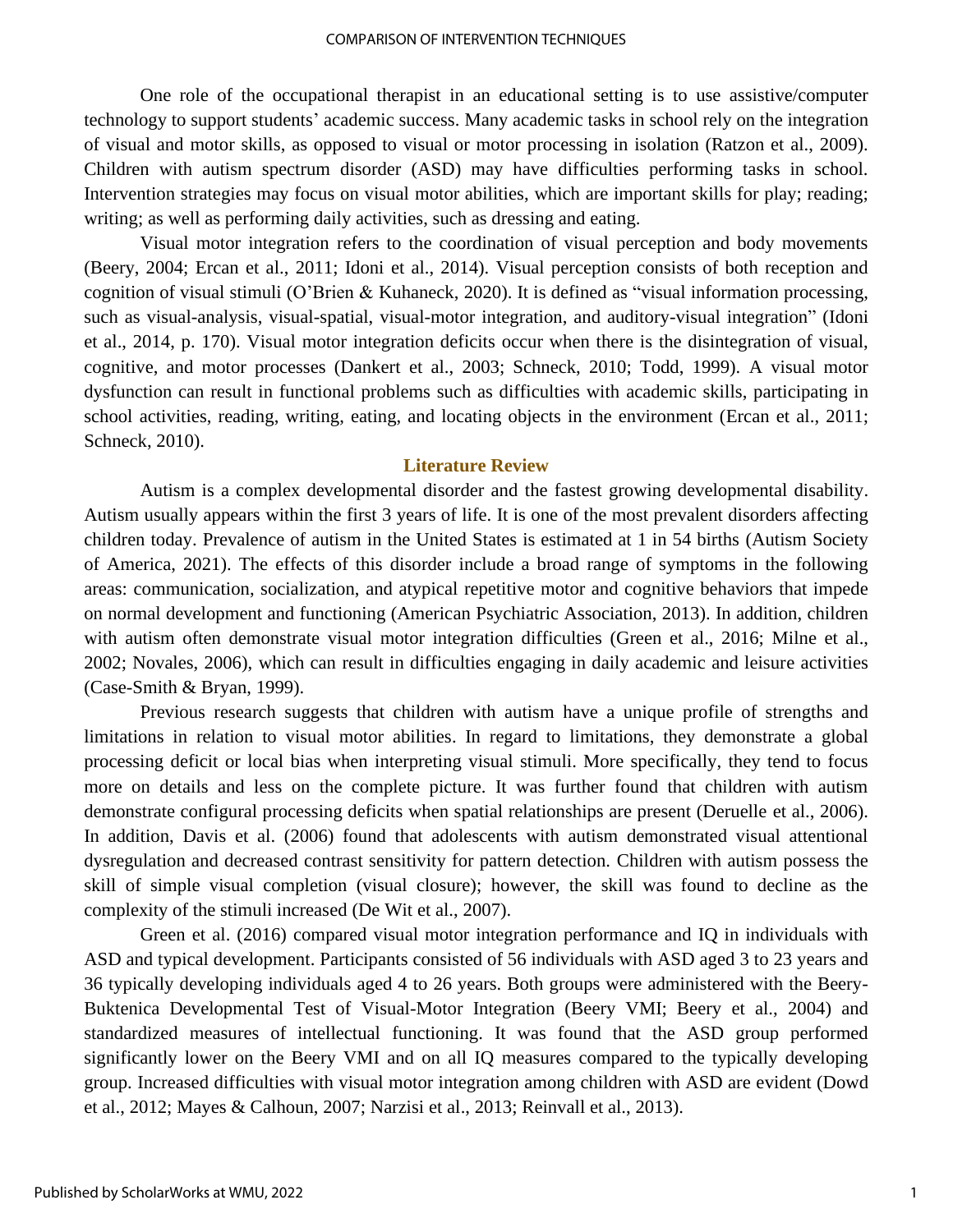Visual motor integration is essential for the development of motor skills. Deficits in visual motor integration found in young children can cause difficulties in play skills, staying in the lines when coloring, cutting, copying, throwing and catching a ball, buttoning and unbuttoning, zipping and unzipping, and writing (Ercan et al., 2011; O'Brien & Kuhaneck, 2020; Schneck, 2010), as well as selffeeding using a spoon (Henderson, 2006).

Therapists implement a number of treatment approaches to target visual perceptual and visual motor deficits. Todd (1999) suggested that by using environmental modifications and teaching strategies, therapists can facilitate development of visual perceptual skills. Furthermore, using compensatory strategies, such as lists, acronyms, mnemonics, chunking, visual and semantic codes, and various rehearsal techniques can assist children with visual memory deficits.

Denton et al. (2006) explored the effectiveness of sensory-motor interventions as opposed to therapeutic practice interventions in regard to improving visual perception. The results determined that the sensory-motor intervention group demonstrated mild improvements in visual perceptual skills over the group that received therapeutic practice intervention. Dankert et al. (2003) targeted visual motor deficits in children with developmental delays. They determined that group-based occupational therapy (OT) sessions focusing on fine and gross motor activities, as well as visual motor and visual perceptual activities (i.e., drawing, cutting, assembly activities) in conjunction with individualized weekly 30-min OT sessions focusing on individualized education plan (IEP) goals were most effective in increasing visual motor and visual perceptual skills as measured by the Visual Motor Integration and Visual Perceptual Tests.

In 2013, Ohl et al. investigated the effectiveness of a 10-week Tier-1 Response to Intervention program in improving fine motor and visual motor skills. Seventy-five kindergartners from general education classrooms participated in the study. The participants' visual motor skills were assessed with the Beery VMI (Beery et al., 2004) and fine motor skills were measured by the Bruininks-Oseretsky Test of Motor Proficiency, 2nd Edition (BOT–2; Bruininks & Bruininks, 2005). It was found that there was statistically significant improvement in the intervention group and no significant findings in the control group.

In addition to the interventions that are currently presented in the scientific literature, the rapidly increasing use of technology today suggests that computers will become an essential part of therapy treatment when addressing visual perception and visual motor abilities.

Coutinho et al. (2017) examined the effectiveness of two intervention strategies: iPad applications and traditional OT interventions in improving visual motor integration. Twenty children aged 4 to 8 years participated in the study. The participants had poor visual motor integration skills as measured by the Beery VMI and the visual motor subscale of the M-FUN. The researchers used a randomized controlled trial design and randomly assigned the participants into the iPad group (experimental group) and the traditional OT group (control group). After the 10-week interventions, no significant results were found for the Beery-VMI, which may result from the small sample size (10 participants in a group). Although no statistically significant differences between the two groups were found, both interventions showed some improvement on visual motor skills. The researchers suggested that iPads may be beneficial in improving visual motor skills when used in conjunction with traditional OT intervention.

In 2012, Dibek conducted a study to examine the effectiveness of Visual Motor Ability Enhancement Program (VMAEP) on improving motor coordination, visual perception, and visual motor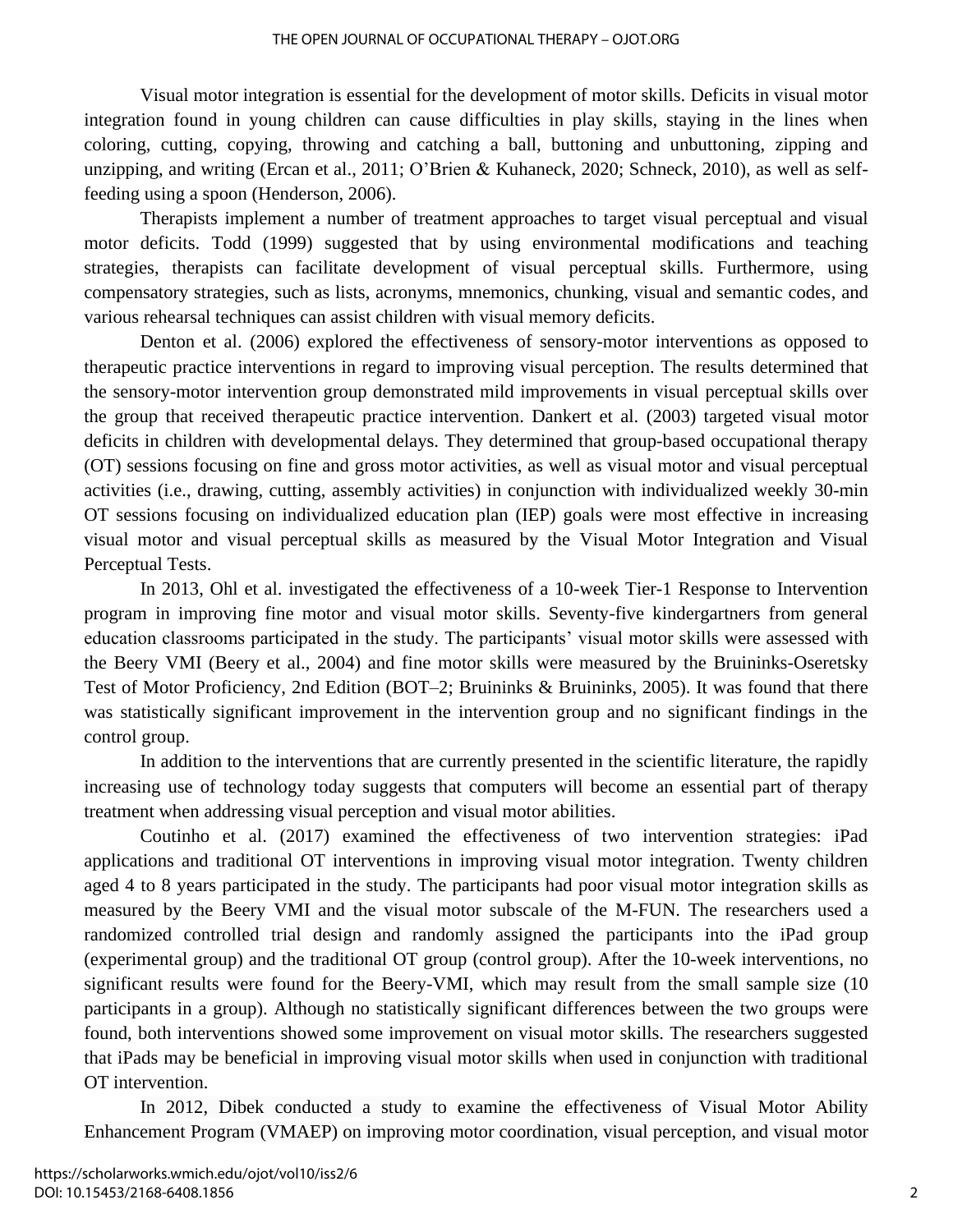integration in 33 five-year old children. The children were assigned into either an experimental group (VMAEP) or a control group (regular education). The Beery VMI was administered to the children before and after the completion of the program. The experimental group received the VMAEP, a multisensory, motor-learning approach three times a week for 10 weeks, which involved read-aloud stories, 3D models and dramatic play, 2D materials, and board games. Dibek found that the experimental group scored significantly better than the control group for visual perception, motor coordination, and visual motor integration.

Cardona et al. (2000) identified that computer intervention was found to be more effective than fine motor activities in improving visual attention of preschool children with disabilities. In addition, Schneck (2010) and Todd (1999) briefly discussed computer interventions as a novel and engaging therapeutic tool.

Computers are unique in that they provide multisensory and interactive experiences that can be graded and individualized to the child's needs. Computers also give the child a sense of autonomy because it allows the child to guide the treatment (Hetzroni & Tannous, 2004). In addition, a computer can be effective for enhancing attention because it may provide visual and auditory reinforcement and salient dynamic visual stimuli, which are particularly beneficial for young children with developmental delays (Cardona et al., 2000). Computers create an intrinsically motivating and fun learning environment that is appealing to children with autism (Moore & Calvert, 2000). Current literature suggests that computers are effective at improving a variety of academic skills in an autistic population. Moreover, many studies have found that computer-based interventions are effective for enhancing other areas of development, such as academic skills (Knight, 2013; Root et al., 2017), social and emotional skills (Ramdoss, Machalicek, et al., 2012), daily living skills (Ramdoss, Lang, et al., 2012), reading comprehension (literacy skills) (Ramdoss, Mulloy, et al., 2011), and phonological awareness (Segers & Verhoeven, 2004).

Although there is abundant literature related to the effectiveness of treatment programs on enhancing academic skills, language, social and communication skills, as well as emotion recognition, there is limited literature available regarding the use of computer-based interventions to address visual motor deficits in children with autism. Furthermore, none of the studies examined the effectiveness of combining the computer-based and therapeutic practice interventions on enhancing visual motor abilities of children with autism. Therefore, the present study was to examine the effectiveness of these treatment strategies: a computer-based training, a therapeutic practice intervention, and the combination of a computer-based training and therapeutic practice intervention on improving the visual motor skills of preschool children with autism.

# **Research Question 1**

What is the effectiveness of a computer-based intervention, an occupational therapy therapeutic practice intervention, and a combined intervention for improving visual perceptual and visual motor abilities in preschool children with autism?

# **Research Question 2**

Are there differences in amount of change in visual motor abilities among preschool children following 8 weeks of OT intervention using a computer-based intervention versus using an OT therapeutic practice approach, or a combined approach or in comparison with control, martial arts condition?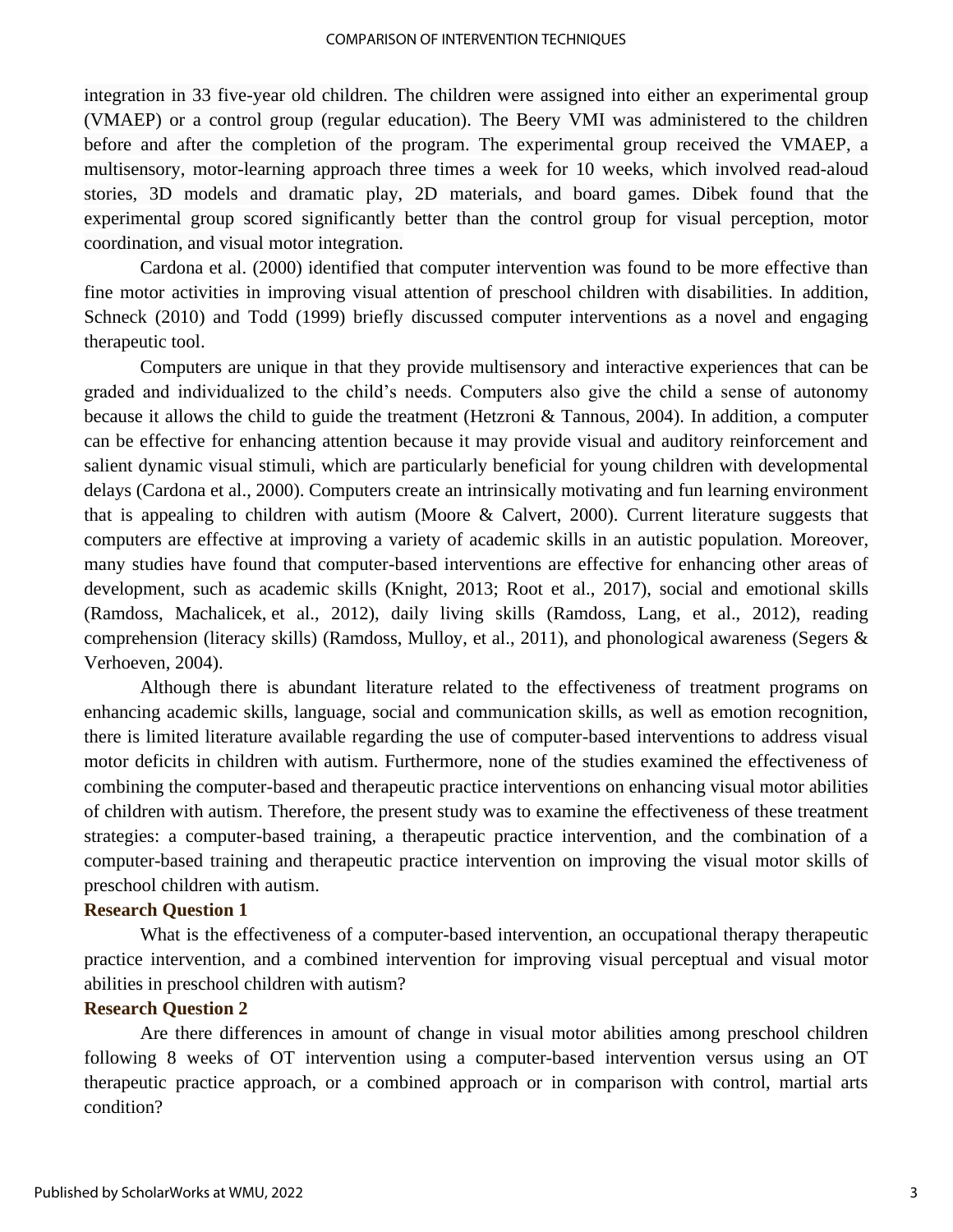These three intervention strategies are aimed at improving visual motor abilities which are important skills for play, reading, and writing as well as for performing other self-help activities, such as dressing and eating (Coutinho et al., 2017).

#### **Method**

A priori power analysis using G\*Power 3.1 was conducted to determine a sample size for the study. Thirty-six participants were required to achieve a small effect size of  $f = .30$ , power of .80, at an alpha level of .05.

Children with autism aged between 3 and 5 years were recruited using a convenience sampling method and randomly assigned into four groups. Participants were children who fit the following inclusion criteria: (a) were 3 to 5 years of age; (b) had visual motor difficulties as identified by a total score of less than 1 *SD* below the mean on the Wide Range Assessment of Visual Motor Abilities (WRAVMA) test (Adams & Sheslow, 1995), which was administered and interpreted by a licensed occupational therapist; (c) understood and were able to follow both verbal and demonstrated instructions in English; (d) were allowed to participate in the study by parents or guardians; and (e) were diagnosed with ASD as identified by an expert clinician, including a psychologist. Children's medical records and their Individual Education Programs (IEP) were reviewed by occupational therapists to confirm the ASD diagnoses.

# **Research Design**

The research design used in the study was randomized control group pretest-posttest design. There were four groups of participants: computer-based intervention, therapeutic practice intervention, combination of computer-based and therapeutic practice interventions, and a control taekwondo group. The participants were randomly assigned to the groups.

## **The Study Procedures**

The study was approved by the institutional review board. After identifying the participants and obtaining the signed consent forms, the investigator administered the WRAVMA (Adams & Sheslow, 1995) to each participant. The results from the WRAVMA were used as preintervention data and compared to the postintervention data.

The implementation of three types of intervention strategies and one control activity was given to the participants according to groups for 8 weeks, two times a week for 30-min sessions. The interventions include computer-based intervention, therapeutic practice intervention, and the combination of these two interventions. For the intervention groups, occupational therapists, including a licensed occupational therapist and a certified occupational therapy assistant, provided the treatments. The control group participated in Poomse (traditional taekwondo form) activities. The OT students who received Poomse trainings provided these activities to the participants. To enhance the intervention fidelity, all occupational therapists and occupational therapy assistants (occupational therapists) who provided the computer-based intervention practiced and were trained in using the software programs to gain confidence and skills in operating and navigating the activities. The software was downloaded into the central computer of the therapy department so it was readily available. The occupational therapists who provided the therapeutic practice interventions were asked to incorporate a combination of at least three activities into their sessions, including playing with three-dimensional shapes and geometric form boards, tracing over objects and shapes, drawing and copying shapes, coloring shape pictures, and cutting shapes with scissors. The occupational therapists had the authority to use their own clinical judgements on which activities to implement and in which order. The children were also allowed to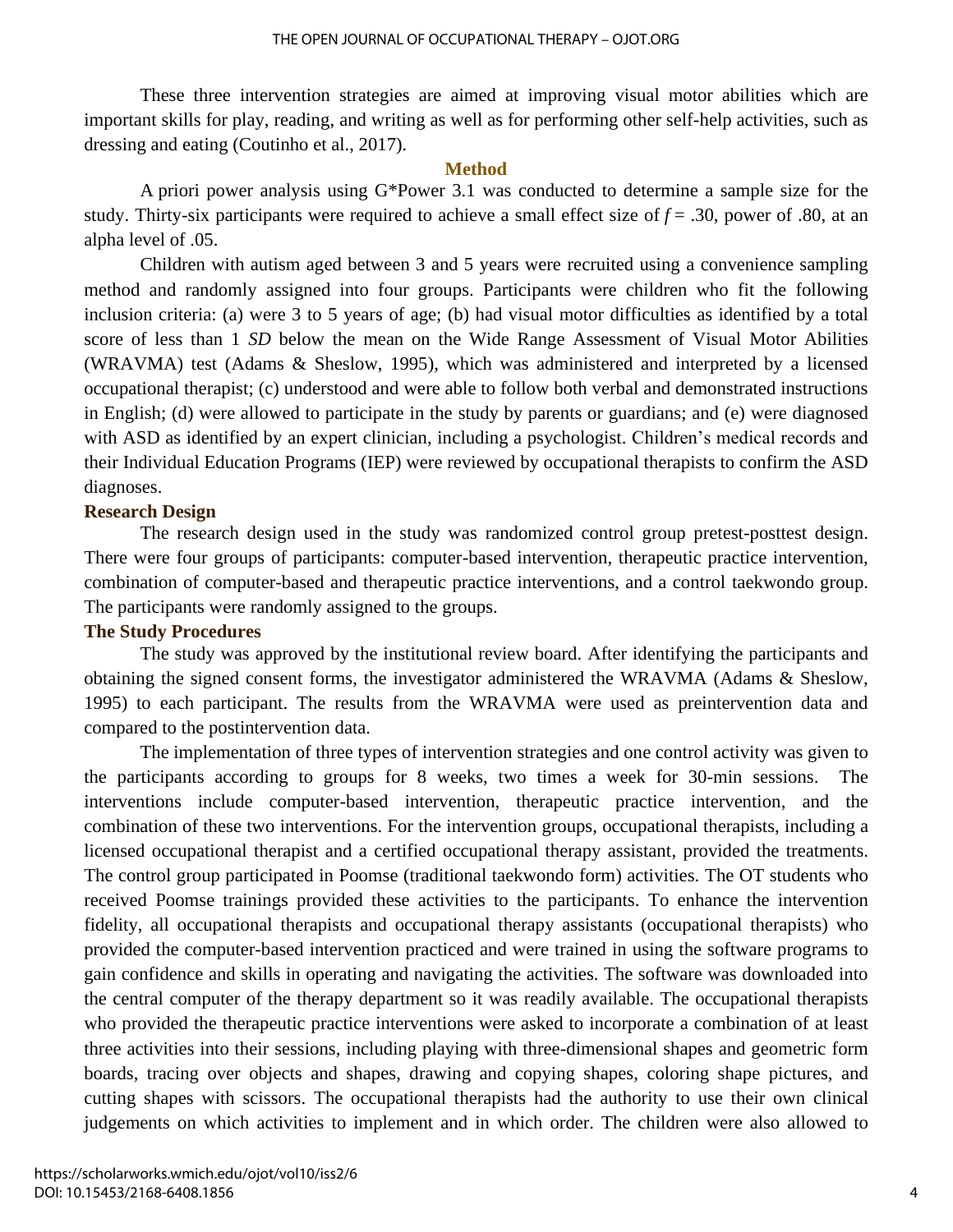select activities by giving those activity choices to increase their engagement. This was done to replicate the natural pediatric OT intervention sessions that were not prescribed. Lastly, a black belt taekwondotrained individual conducted Poomse trainings to all the OT students in person. The video recording of the Poomse moves was shared after the training so that the students could go back to it as needed. Throughout the study, the principal investigator was available for questions and checked in with all therapists and OT students.

This study was a double-blind study to prevent bias in research results. The occupational therapists who provided the intervention were not aware of the group allocations and the participants were unaware if they were in an experimental or a control group.

# *Group I*

The computer-based intervention group consisted of nine participants. The intervention involved using educational computer software called Concepts on the Move (http://www.marblesoft.online) developed for children with special needs to teach visual motor skills. Concepts on the Move included both basic and advanced items consisting of five categories and nine items for each of the categories, such as learning about shapes, size, colors, opposites, same as, occupations, functions, and so forth.

Each participant received a 30-min computer-based intervention twice a week for 8 weeks. The therapists started the session with basic items and moved to advanced items based on the child's skills. The child could choose the categories on which they wanted to work.

# *Group II*

The traditional (therapeutic practice) intervention group included eight participants who were engaged in the following activities: (a) playing with three-dimensional shapes and geometric formboards, (b) tracing over objects and shapes, (c) drawing and copying shapes, (d) coloring shape pictures, and (e) cutting shapes with scissors.

The participants in this group received a 30-min therapeutic practice intervention twice weekly for 8 weeks. The therapists started with a 5-min warm up session with sensorimotor activities and then a 25-min intervention session.

# *Group III*

The combined computer-based and therapeutic practice interventions group was composed of eight participants. The interventions involved activities described in each of the first two groups. In each session, a child received 4 min of warm-up sensorimotor activities, 12 min of the therapeutic practice, and 12 min of computer-based interventions. The last 2 min were used for closing and transitioning off the computer. Every session followed the same order and the intervention lasted for 8 weeks. *Group IV* 

# The control (taekwondo) group consisted of nine participants who received martial arts activities involving taekwondo forms and moves (Poomse). The forms and moves were basic, such as Left Forward Stance, Left Low Block, Right Forward Stance, Right Body Punch, Right Forward Stance, Right Low Block, Left Forward Stance, Left Body Punch, Left Forward Stance, Left Low Block, and so forth. The participants were engaged in these 30-min Poomse sessions individually for 8 weeks, two times weekly. These activities were led by the OT students.

After the 8 weeks of the intervention phase, the WRAVMA tests were re-administered to the participants by the same occupational therapist who performed the pretest evaluation. These results were used as postintervention data to compare to the preintervention data. The evaluator was blind to the intervention conditions to reduce the risk of bias.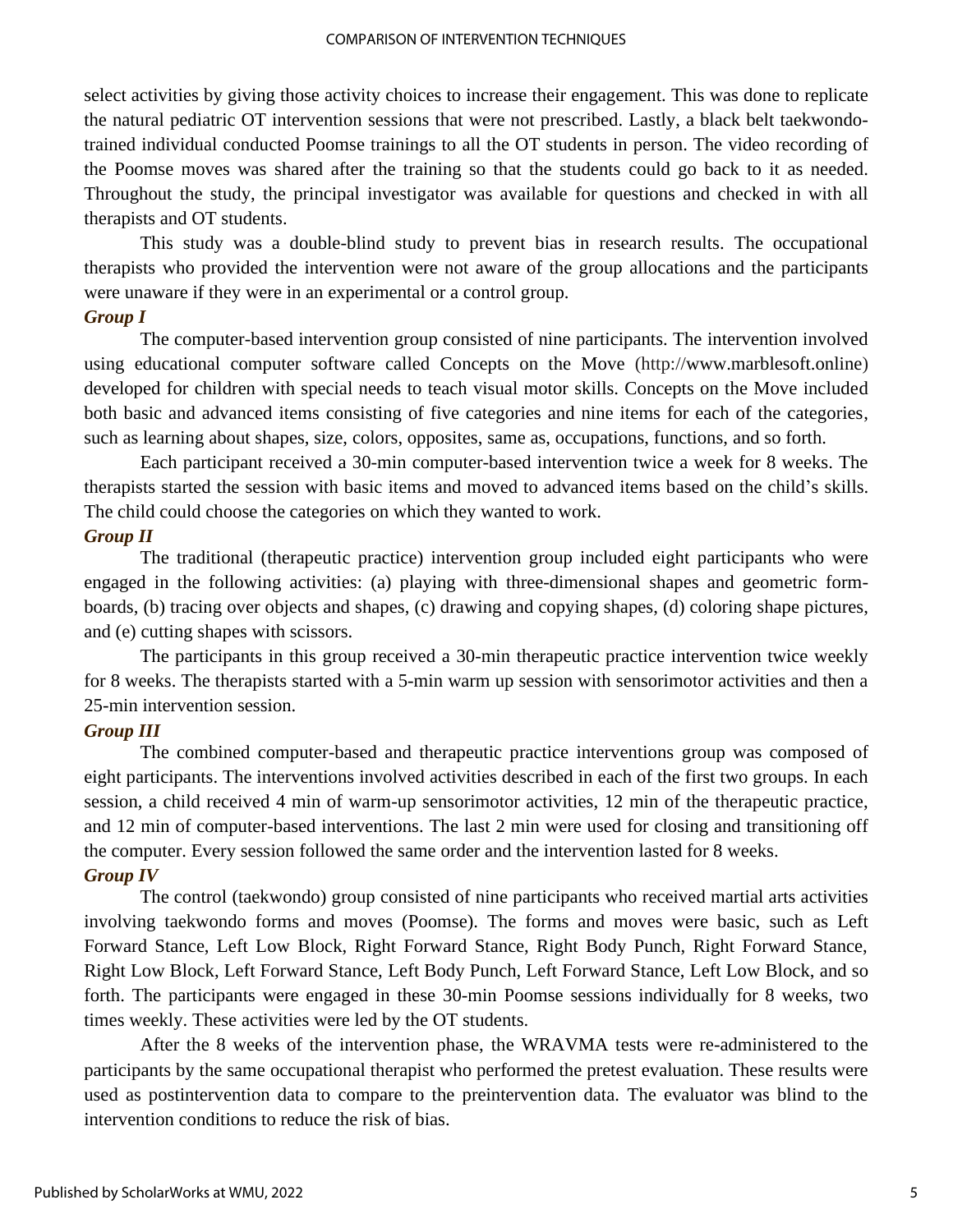# **Instruments**

An evaluation tool used to collect data in this study was a standardized test: the WRAVMA (Adams & Sheslow, 1995). The WRAVMA is a test of visual motor and visual spatial skills. It is designed for use with children aged 3 through 17 years. It consists of three subtests including Visual Motor (Drawing), Visual Spatial (Matching), and Fine Motor (Pegboard) abilities. These three tests can be administered together or individually. The norms for each subtest were based on a nationally representative sample of 2,600+ children. Its internal consistency coefficients are above .90. Split-half and coefficient alphas for each age group range from .63 to .90. Interrater reliability was done by three examiners. The concurrent validity coefficient between the WRAVMA Drawing Test and the Developmental Test of Visual Motor Integration is .76, for the WRAVMA Matching test and the Motor-Free Visual Perception Test is .54, and for the WRAVMA Pegboard test (dominant, nondominant hand) with the Grooved Pegboard Test (GPT) dominant hand is .35 and nondominant hand is .39.

Overall, the psychometric properties of reliability and validity of the test are within a moderate to high range except the concurrent validity between the WRAVMA and the GTP. The low correlation coefficient between the WRAVMA and GTP may be contributed from inadequate norming of the GPT (Adams & Sheslow, 1995).

The current study used the composite scores of WRAVMA pretest and posttest evaluations in the data analysis. Each of the three subtests measures different areas of visual motor abilities, and administering all three subtests provides a more comprehensive view of visual motor abilities than individual subtests. Besides being used as pretest data, the composite scores were used to determine if the child had visual motor difficulties during the subject recruitments.

The WRAVMA was selected for this study because it is a reliable and valid tool that measures visual motor integration in children aged as young as 3 years. It takes 4–10 min to administer each subtest. This is appropriate for young children with autism that may have shorter attention spans, especially with a paper-pencil test. Moreover, the WRAVMA includes graphics that capture attention and are relevant to young children, such as a train, a balloon, and an animal.

The computer software program used in the computer-based intervention and the combined treatment groups was Concepts on the Move-Basic and Concepts on the Move 2-Advanced software (www.marblesoft.online). There were two compact discs (CD). Each CD contained five categories and nine items. The participants could select any three of the nine items for each of the five categories. The categories on the basic CD included colors, shapes, size, opposites, and "same as." The concept groups on the advanced CD consisted of occupations, functions, categories, "goes with," and prepositions. There were nine examples for each concept. The program also included full color photographs illustrating the relationship between concepts, adult's voice narrating each concept, text appearing to reinforce print awareness, changeable presentation format giving choices of concepts to present, and collecting data to monitor the child's performance.

The Concepts on the Move programs were used because they were developed for children with special needs and included a variety of items that can be selected to match the child's interests and performance levels, as well as interactive and multisensory features with music and a human's voice. In addition, it can collect the child's performance data and monitor the child's progress.

# **Data Analysis**

One-way ANOVA was used to compare differences between the means of preintervention scores for all groups. To evaluate whether there were significant differences in visual motor abilities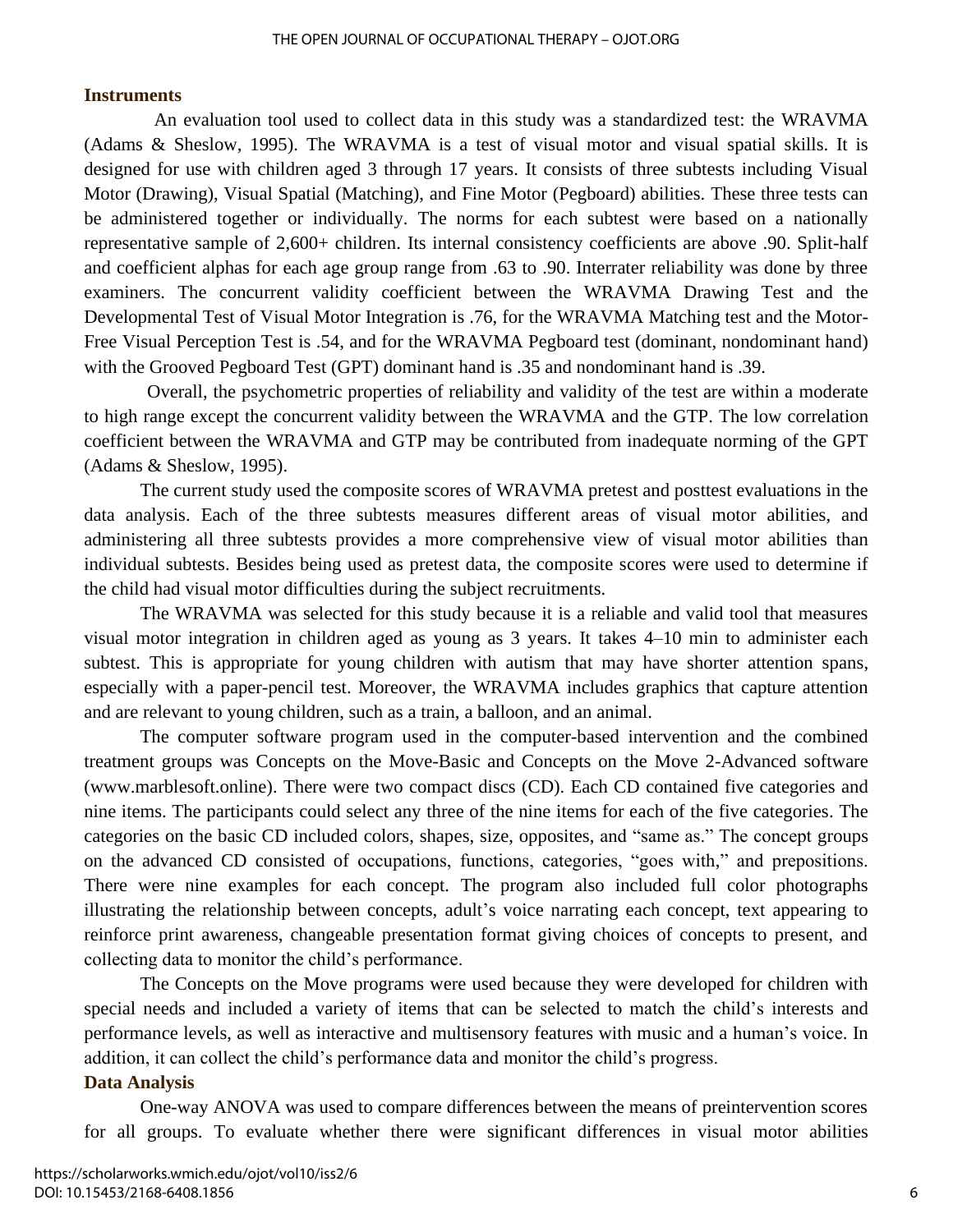(composite scores) among the four groups of participants, one-way Analysis of Variance (ANOVA) was used. Post Hoc test: Tukey's HSD test was used to further analyze if significant difference existed between the means of each group. Paired sample t-test identified if the means of pre and posttest data were significantly different in each group. Statistical significance was based on an alpha error probability of 5%.

### **Results**

Initially, 36 children were recruited to participate in the current study, nine children per group; however, two participants (one in therapeutic intervention group and one in combined treatment group) had excessive absences from school during the first 4 weeks of the study and eventually dropped out of the study resulting in a sample size of 34. The participants consisted of 25 males and nine females aged between 37 months and 58 months ( $\bar{x}$  = 46.88; *SD* = 6.63).

Pretest mean differences were calculated to identify equivalency between groups. It was found that the pretests scores between groups were not significantly different,  $F(3, 30) = 0.88$ ,  $p = .966$ . Oneway ANOVA test results reveal significant difference of visual motor abilities among the four groups of participants,  $F(3, 30) = 11.96$ ,  $p = .000$  with a medium effect size (Partial Eta Squared = .063).

Tukey post-hoc comparisons of the four groups show that there were no significant differences between computer-based and control (taekwondo) groups (*p* = .591) and therapeutic practice and combined treatment strategies groups ( $p = .667$ ). The results also revealed that the following pairs were significantly different: computer-based and therapeutic practice  $(p = .002)$ , computer-based and combined treatments ( $p = .000$ ), therapeutic practice and taekwondo (control group) ( $p = .036$ ), and combined treatments and taekwondo (control group)  $(p = .002)$  (see Table 1).

#### **Table 1**

*Results of Post-Hocs (Tukey HSD) Comparisons of Treatment and Control Groups (n = 34)*

|                                | (J) type of treatment groups               | <b>Mean Difference</b><br>$(I-J)$ | Std.<br>Error |         | 95% Confidence Interval |              |
|--------------------------------|--------------------------------------------|-----------------------------------|---------------|---------|-------------------------|--------------|
| (I) type of treatment groups   |                                            |                                   |               |         | Sig. Lower              | <b>Upper</b> |
|                                |                                            |                                   |               |         | <b>Bound</b>            | <b>Bound</b> |
| computer-based                 | therapeutic practice                       | $-14.79*$                         | 3.61          |         | $.002 -24.63$           | $-4.95$      |
|                                | computer based and therapeutic<br>practice | $-19.04*$                         | 3.61          |         | $.000 -28.88$           | $-9.20$      |
|                                | taekwondo                                  | $-4.44$                           | 3.51          |         | .591 -13.99             | 5.10         |
| therapeutic practice           | computer based                             | $14.79*$                          | 3.61          |         | .002 4.95               | 24.63        |
|                                | computer based and therapeutic<br>practice | $-4.25$                           | 3.72          |         | $.667 - 14.37$          | 5.87         |
|                                | taekwondo                                  | $10.34*$                          | 3.61          | .036.50 |                         | 20.18        |
|                                | computer based                             | $19.04*$                          | 3.61          |         | $.000$ 9.20             | 28.88        |
| computer-based and therapeutic | therapeutic practice                       | 4.25                              | 3.72          |         | $.667 - 5.87$           | 14.37        |
| practice                       | taekwondo                                  | $14.59*$                          | 3.61          |         | .002 4.75               | 24.43        |

\*The mean difference is significant at the 0.05 level.

The paired sample t-tests indicated statistically significant improvements in the participants' visual motor abilities in all groups ( $p \leq .01$ ) except the computer-based (t = 2.13, df = 8,  $p = .065$ ) and taekwondo (control) groups ( $t = 1.27$ ,  $df = 8$ ,  $p = .238$ ) (see Table 2).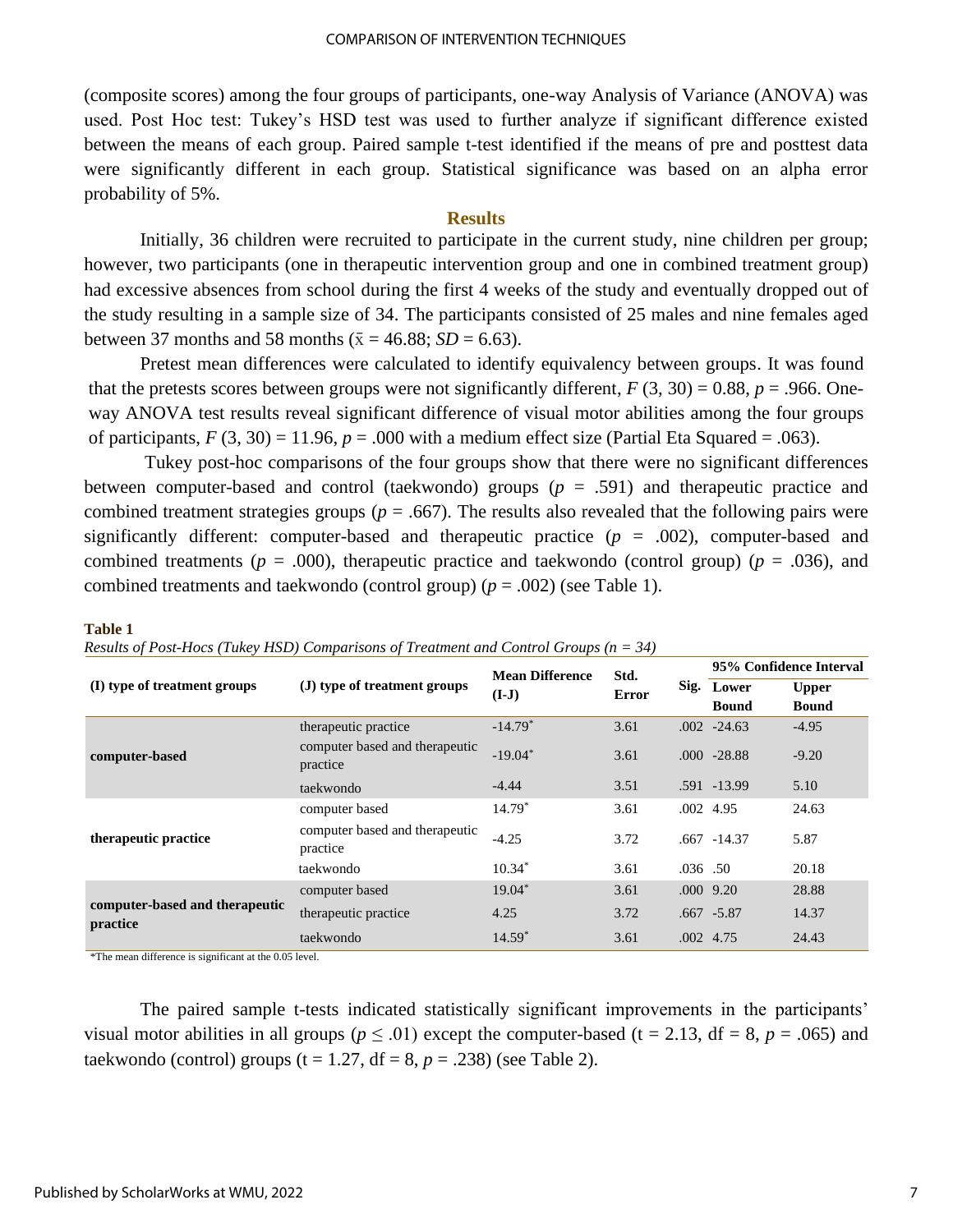#### **Table 2**

*Results of Paired Samples t-test for Each Group*

|                      |                                                                                                                         | <b>Paired Difference</b> |           |                                    |         |              |      |                 |         |
|----------------------|-------------------------------------------------------------------------------------------------------------------------|--------------------------|-----------|------------------------------------|---------|--------------|------|-----------------|---------|
|                      |                                                                                                                         |                          |           | 95% Confidence Interval of the     |         |              |      |                 |         |
|                      |                                                                                                                         |                          |           | Std.<br><b>Difference</b><br>Error |         |              |      | Sig. $(2-$      |         |
|                      |                                                                                                                         | Mean                     | <b>SD</b> | Mean                               | Lower   | <b>Upper</b> | Т    | df              | tailed) |
| Pair<br>$\mathbf{1}$ | <b>VMA POSTTEST</b><br><b>COMPUTER</b><br><b>GROUP - VMA</b><br><b>PRETEST</b><br><b>COMPUTER</b><br><b>GROUP</b>       | 1.22                     | 1.71      | .57                                | $-.09$  | 2.54         | 2.13 | 8               | .065    |
| Pair<br>$\mathbf{1}$ | <b>VMA POSTTEST</b><br><b>TRADITIONAL</b><br><b>GROUP - VMA</b><br><b>PRETEST</b><br><b>TRADITIONAL</b><br><b>GROUP</b> | 21.75                    | 12.95     | 4.58                               | 10.91   | 32.58        | 4.74 | $7\phantom{.0}$ | .002    |
| Pair<br>$\mathbf{1}$ | <b>VMA POSTTEST</b><br><b>COMBINED</b><br><b>GROUP - VMA</b><br><b>PRETEST</b><br><b>COMBINED</b><br><b>GROUP</b>       | 27.37                    | 8.45      | 2.98                               | 20.31   | 34.43        | 9.16 | 7               | .000    |
| Pair<br>$\mathbf{1}$ | <b>VMA POSTTEST</b><br>TKD GROUP -<br><b>VMA</b><br><b>PRETEST</b><br>TKD GROUP                                         | 6.00                     | 14.11     | 4.70                               | $-4.85$ | 16.85        | 1.27 | 8               | .238    |

# **Discussion**

It was shown that both therapeutic practice (traditional therapy) and the combination of computer-based and therapeutic practice (traditional therapy) are effective treatment strategies in improving visual motor abilities of preschool children with autism. This is consistent with the study results of Dankert et al. (2003), Dibek (2012), and Ohl et al. (2013).

Dankert et al. (2003) provided occupational therapy incorporating fine motor and visual motor activities in children with developmental delays. The participants showed significant improvement in their visual motor and visual perceptual skills. In therapeutic practice traditional therapy, the participants were engaged in a variety of activities involving the use of fine motor and visual perceptual skills, such as learning to match shapes on a geometric form board or shape sorter, tracing over objects and shapes with pencil and crayons on paper, drawing and copying shapes, coloring shape pictures, and cutting shapes with scissors. The children were able to choose any of these activities to do during their therapy session, which aided in motivating them to learn and complete the tasks. The participants practiced these fine-motor and visual perceptual skills in every session leading to the significant improvement in their overall visual motor abilities scores.

In Dibek's study (2012), the children who received a multisensory, motor-learning intervention three times a week for 10 weeks demonstrated significant improvement in visual perception, motor coordination, and visual motor integration.

Ohl et al. (2013) implemented a 10-week Tier-1 Response to Intervention program to improve kindergartners' fine-motor and visual motor skills. The participants' visual motor skills and fine-motor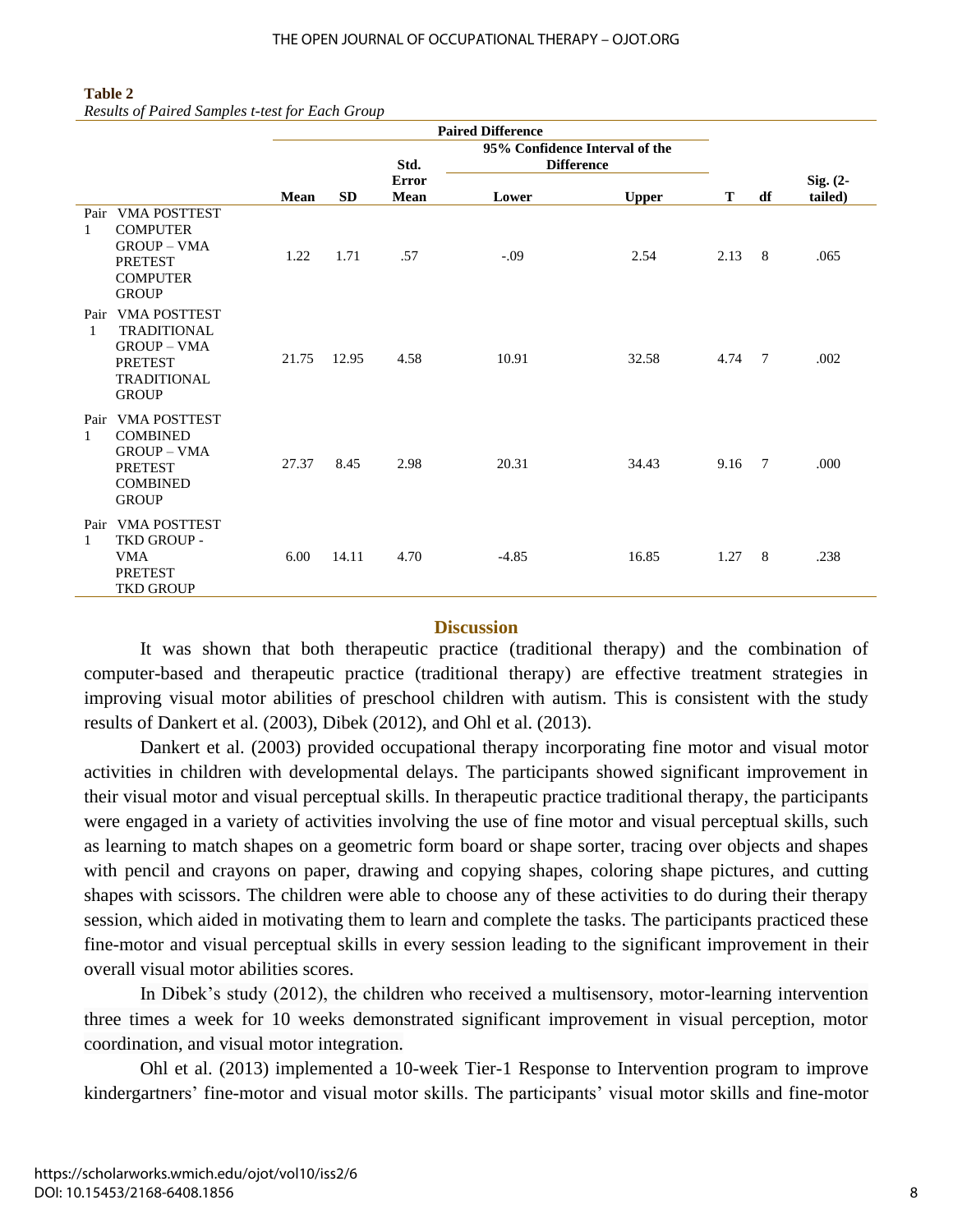skills in the experimental group were significantly improved, whereas children in the control group showed no significant improvement in these two areas.

In addition, Coutinho et al. (2017) concluded that iPad applications and traditional occupational therapy interventions could improve visual motor skills of children aged between 4 and 8 years. They implied that iPad apps intervention could be effective in improving visual motor skills in school-aged children when used in an addition to therapy.

Based on the findings from these studies, it is evident that traditional occupational therapy intervention is effective in improving visual motor skills in young children.

In the present study, although the combined computer-based and traditional therapeutic practice treatments significantly increased the participants' visual motor abilities, computer-based treatment alone did not improve the visual motor abilities of the children with autism. According to Cardona et al. (2000), computer-based intervention was found to be effective in improving children's visual attention because of its interactive features, colorful pictures, and sounds.

Research has shown that computer-based interventions can be effective for use with individuals with ASD because the software programs can be setup to provide immediate feedback, clear routines, expectations, and data collection; however, there were some concerns since computer-based intervention may potentially result in increased social isolation or decreased social interactions in the ASD population (Ramdoss, Lang, et al., 2011).

Although studies on a computer-based treatment have been conducted by many authors, its impact on visual motor skills is still insufficiently explored. Despite the fact that the computer software program used in this study provided wonderful features such as colorful graphics and sounds that could capture the participants' attention, the activities themselves could be found boring after repeating them for several full 30-min sessions, and some advanced categories can be too challenging for the participants. In addition, the child was not able to fully control a mouse to navigate the program. These limitations of the software program, the short 8-week interventions, and a small sample size may have contributed to the non-significant results shown in the computer-based group. The findings in this area are inconclusive and should be further explored while addressing all the issues identified.

With the present's study findings supporting the use of combined therapeutic traditional and computer-based practice as an intervention tool for improving visual motor abilities of preschool children with autism, clinicians may consider integrating both therapeutic practice and technology into their treatment of this population. Future research is warranted to examine the effectiveness of computer-based intervention alone.

## **Limitations**

The study locations in this study were varied depending on the time of year and the children's and parents' schedules. During the school year, the data collection was done mostly at the participants' preschool. In the summer, it either occurred at the participants' homes or at their taekwondo school. The sample size was quite small considering that there were four treatment groups. The therapists were not required to provide the treatment activities in a specific order and the children participants had an opportunity to select what activities on the list they wanted to participate in for each session. This could weaken the intervention's fidelity. In addition, the computer software program used did not allow children to be in full control of the mouse to navigate the activity items and was limited in terms of customizability to specific children.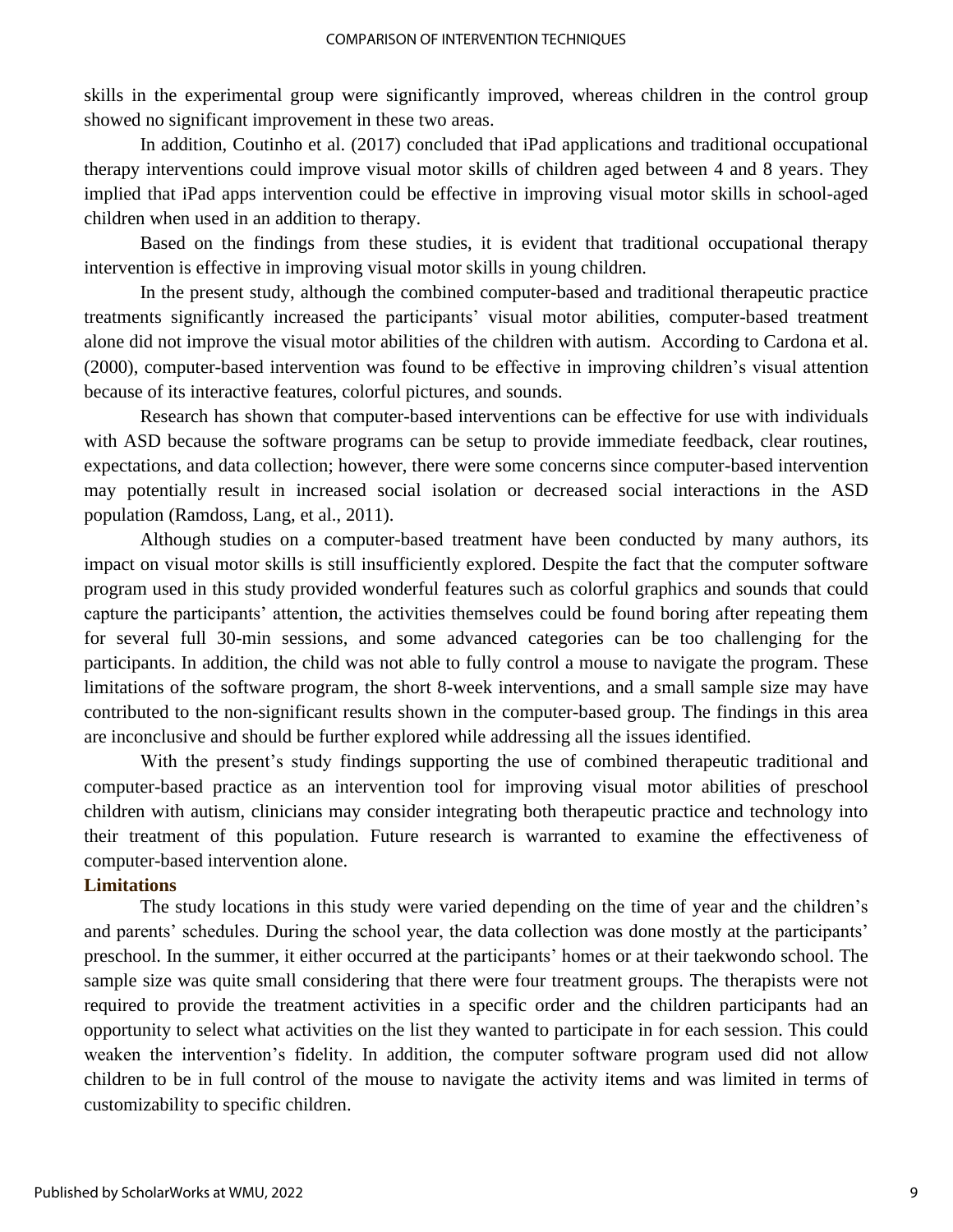# **Suggestions for Future Studies**

A larger sample size and a longer treatment duration may yield more significant changes in the intervention groups. The effectiveness of computer-based intervention alone in improving visual motor skills should be further investigated. In the future, instead of using a computer-based software program where a computer is required in therapy, iPad apps that incorporate a variety of visual perceptual interactive features may be examined to find its efficacy in addressing visual motor skills in children with autism.

#### **References**

- Adams, W., & Sheslow, D. (1995). *Wide Range Assessment of Visual Motor Abilities Manual*. Wide Range, Inc.
- American Psychiatric Association. (2013). *Diagnostic and statistical manual of mental disorders*(5th ed.).
- <https://doi.org/10.1176/appi.books.9780890425596> Autism Society of America. (2021). *What is autism?*
- <https://www.autism-society.org/what-is/>
- Beery, K. E., Beery, N. A., & Buktenica, N. A. (2004). *The Beery-Buktenica Developmental Test of Visual–MotorIntegration* (5th ed.). NCS Pearson.
- Bruininks, R. H., & Bruininks, B. D. (2005). *The Bruininks–Oseretsky Test of Motor Proficiency* (2nd ed.). Pearson.
- Cardona, M. D. P., Martinez, A. B., & Hinojosa, J. (2000). Effectiveness of using a computer to improve attention to visual analysis activities of five preschool children with disabilities. *Occupational Therapy International*, *7*(1), 42– 56[. https://doi.org/10.1002/oti.106](https://doi.org/10.1002/oti.106)
- Case-Smith, J., & Bryan, T. (1999). The effects of occupational therapy with sensory integration emphasis on preschoolage children with autism. *The American Journal of Occupational Therapy*, *53*(5), 489–497. <https://doi.org/10.5014/ajot.53.5.489>
- Coutinho, F., Bosisio, M E., Brown, E., Rishikof, S., Skaf, E., Zhang, X., Perlman, C., Kelly, S., Freedin, E., & Dahan-Oliel, N. (2017). Effectiveness of iPad apps on visual-motorskills among children with special needs between 4y0m–7y11m. *Disability and Rehabilitation: Assistive Technology*, *12*(4), 402–410. <https://doi.org/10.1080/17483107.2016.1185648>
- Dankert, H. L., Davies, P. L., & Gavin, W.J. (2003). Occupational therapy effects on visual-motor skills in preschool children. *The American Journal of Occupational Therapy*, *57*(5), 542–549. <https://doi.org/10.5014/ajot.57.5.542>
- Davis, R. A. O., Bockbrader, M. A., Murphy, R. R., Hetrick, W. P., & O'Donnell, B. F. (2006). Subjective perceptual distortions and visual dysfunction in children with autism. *Journal of Autism and Developmental Disorders*, *36*(2), 199–210. <https://doi.org/10.1007/s10803-005-0055-0>
- De Wit, T. C.J., Schooz, W. A.J. M., Hulstijn, W., & Van Lier, R. (2007). Visual completion and complexity of visual shapes in children with pervasive developmental disorder. *European Child and Adolescent Psychiatry*, *16*(3), 168– 177[. https://doi.org/10.1007/s00787-006-0585-9](https://doi.org/10.1007/s00787-006-0585-9)
- Denton, P. L., Cope, S., & Moser, C. (2006). The effects of sensorimotor-based intervention versus therapeutic practice on improving handwriting performance in 6-to-11 year old children. *The American Journal of Occupational Therapy*, *60*(1), 16–27[. https://doi.org/10.5014/ajot.60.1.16](https://doi.org/10.5014/ajot.60.1.16)
- Deruelle, C., Rondan, C., Gepner, B., & Fagot,J. (2006). Processing of compound visual stimuli by children with autism and Asperger syndrome. *International Journal of Psychology*, *41*(2), 97–106. <https://doi.org/10.1080/00207590500184610>
- Dibek, E. (2012). Implementation of visual motor ability enhancement program for 5 years old. *Procedia – Social and Behavioral Sciences*, *46*, 1924–1932. <https://doi.org/10.1016/j.sbspro.2012.05.404>
- Dowd, A. M., McGinley, J. L., Taffe, J. R., & Rinehart, N. J. (2012). Do planning and visual integration difficulties underpin motor dysfunction in autism? A kinematic study of young children with autism. *Journal of Autism and Developmental Disorders*, *42*(8), 1539–1548. <https://doi.org/10.1007/s10803-011-1385-8>
- Ercan, C. G., Ahmetoglu, E., & Aral, N. (2011). Investigating the visual-motor integration skills of 60-72-month-old children at high and low socio-economic status asregard the age factor. *International Education Studies*, *4* (3), 100–104. <https://doi.org/10.5539/ies.v4n3p100>
- Green, R. R., Bigler, E. D., Froehlich, A., Prigge, M. B. D., Travers, B. G., Cariello, A. N., Anderson,J. S., Zielinski, B. A., Alexander, A., Lange, N., & Lainhart, J. E. (2016). Beery VMI performance in autism spectrum disorder. *Child Neuropsychology*, *22*(7), 795–817. <https://doi.org/10.1080/09297049.2015.1056131>
- Henderson, A. (2006). Self-care and hand skill. In A. Henderson & C. Pehoski C. (Eds.), *Hand function in the child* (2nd ed., pp. 193–216). Mosby.
- Hetzroni, O. E., & Tannous, J. (2004, April). Effects of a computerbased intervention program on the communication functions of children with autism. *Journal of Autism and Developmental Disorders*, *34*(2), 95–113. <https://doi.org/10.1023/b:jadd.0000022602.40506.bf>
- Knight, V., McKissick, B. R., & Saunders, A. (2013). A review of technology-based interventions to teach academic skills to students with autism spectrum disorder. *Journal of Autism and Developmental Disorders*, *43*, 2628–2648. <https://doi.org/10.1007/s10803-013-1814-y>
- Idoni, J., Taub, M. B., & Harris, P. A. (2014). A comparison of two tests of visual-motor integration. *Optometry & Visual Performance*, *2*, 171–174.
- Mayes, S., & Calhoun, S. (2007). Learning, attention, writing, and processing speed in typical children and children with ADHD, autism, anxiety, depression, and oppositionaldefiant disorder. *Child Neuropsychology (Neuropsychology, Development and Cognition: Section C)*, *13*(6), 469–493. <https://doi.org/10.1080/09297040601112773>
- Milne, E., Swettenham, J., Hansen, P., Campbell, R., Jefferies, H., & Plaisted, K. (2002). High motion coherence thresholds in children with autism. *Journal of Child Psychology and Psychiatry*, *43*(2), 255–263[. https://doi.org/10.1111/1469-](https://doi.org/10.1111/1469-7610.00018) [7610.00018](https://doi.org/10.1111/1469-7610.00018)
- Moore, M., & Calvert, S. (2000). Brief report: Vocabulary acquisition for children with autism: Teacher or computer instruction. *Journal of Autism and Developmental Disorders*, *30*(4), 359–362. <https://doi.org/10.1023/a:1005535602064>